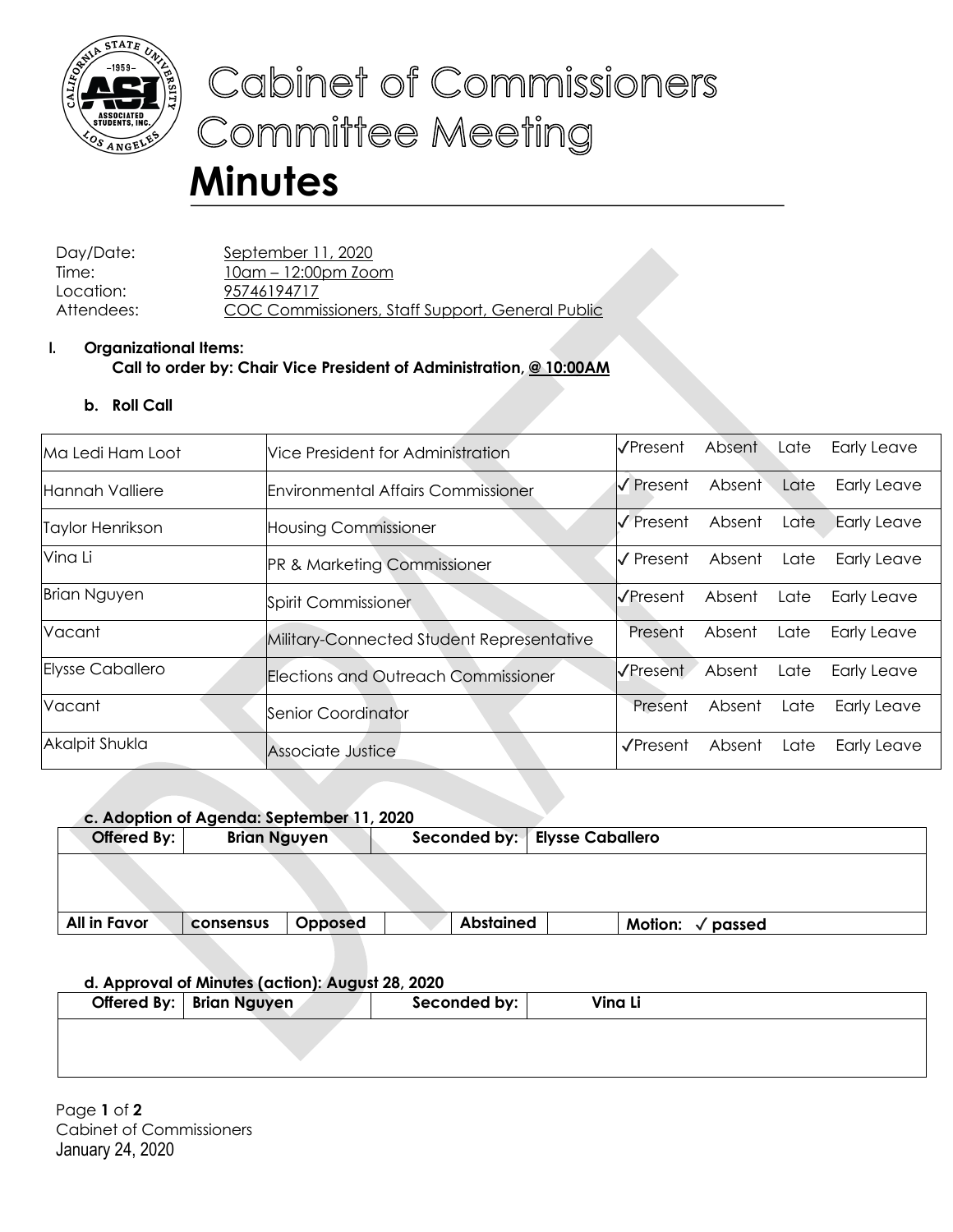| All in Favor | consensus | Opposed | Abstained | <b>Motion:</b> | passed |
|--------------|-----------|---------|-----------|----------------|--------|

#### **d. Approval of Minutes (action): February 21, 2020**

| Offered By:             |         | Seconded by:     |                |  |
|-------------------------|---------|------------------|----------------|--|
| Tabled for next meeting |         |                  |                |  |
| All in Favor            | Opposed | <b>Abstained</b> | <b>Motion:</b> |  |
|                         |         |                  |                |  |

#### **II. Public Forum**

This time is allotted to members of the public to address the board regarding items not included on the meeting agenda. Speaker cards are available for those wanting to speak on agenda items as listed below. Those comments will be heard as the item is introduced.

#### **III. Information Items**

#### **a) Military-connected Representative**

a. Ledi informed that she contacted Cesar, has potential people to join. Will follow up.

#### **b) Screaming Eagle Orientation**

- a. Ledi mentioned that she sent out a zoom invitation for Screaming Eagle Orientation and an agenda through email. Will have 3 sociology department volunteers.
- b. Ledi also mentioned we will need to have screaming eagles involved to make sure we have enough creativity. She would like all commissioners to have a pitch ready to have volunteers assigned to each commissioner. The orientation will be a way to create a connection with commissioner and screaming eagles.

#### **c) ASI Merchandise**

- a. Ledi asked Dena to explain merchandise. ASI reps and screaming eagles will receive their care packages within the next couple of days.
- b. Ledi mentioned she will like commissioners to wear their polos during COC and events.
- c. Dena discussed having an ASI back drop for ASI members when attending zoom meetings

#### **IV. Discussion Items**

#### **a. Newsletter -**

- i. Ledi discussed a Newsletter which could be biweekly or monthly, would like commissioners opinions. ii. Vina thinks biweekly would be best and not overwhelming for students.
- iii. Ledi suggested that Taylor can send out newsletters as well, ASI newsletter is produced from PRMC

iv. Ledi would like the newsletter to reflect the work ASI does, she wants to emphasize that it is not about only scantrons and blue books. Would like students to know ASI is advocating for issues that are important. v. Ledi "What does everyone think about the newsletter?"

Elysse " Would the newsletter biweekly or monthly be an overview of what ASI is doing or just commissioners? Ledi " As ASI"

Elysse "I am not sure if we have a lot events weekly, but a week in review would be cool, because students could refer to that post on what is going on. Just to get a sense of what ASI is doing"

Ledi " We do not want to overwhelm them with too many things, Vina what do you think?" Vina "Biweekly"

Ledi " Okay we will do biweekly"

Akalpit "I feel like making the newsletter short will be good, because students will probably not want to read so much of it"

Ledi "Yes, it will be like a flyer with information, not lengthy. Will you be able to help us Gus?"

Gus: "Help her with what area?"

Ledi "Designing graphics"

Gus "This was discussed with the previous PRMC and we know creating an email newsletter is challenging. Creating it would need a specific code to make the newsletter nice. The previous PRMC suggested looking for company to support these graphics. But when we were going to do it the PRMC left ASI. But we could do it if we have the funding and we could do the graphics is we have a template.

Page **2** of **2** Cabinet of Commissioners August 28, 2020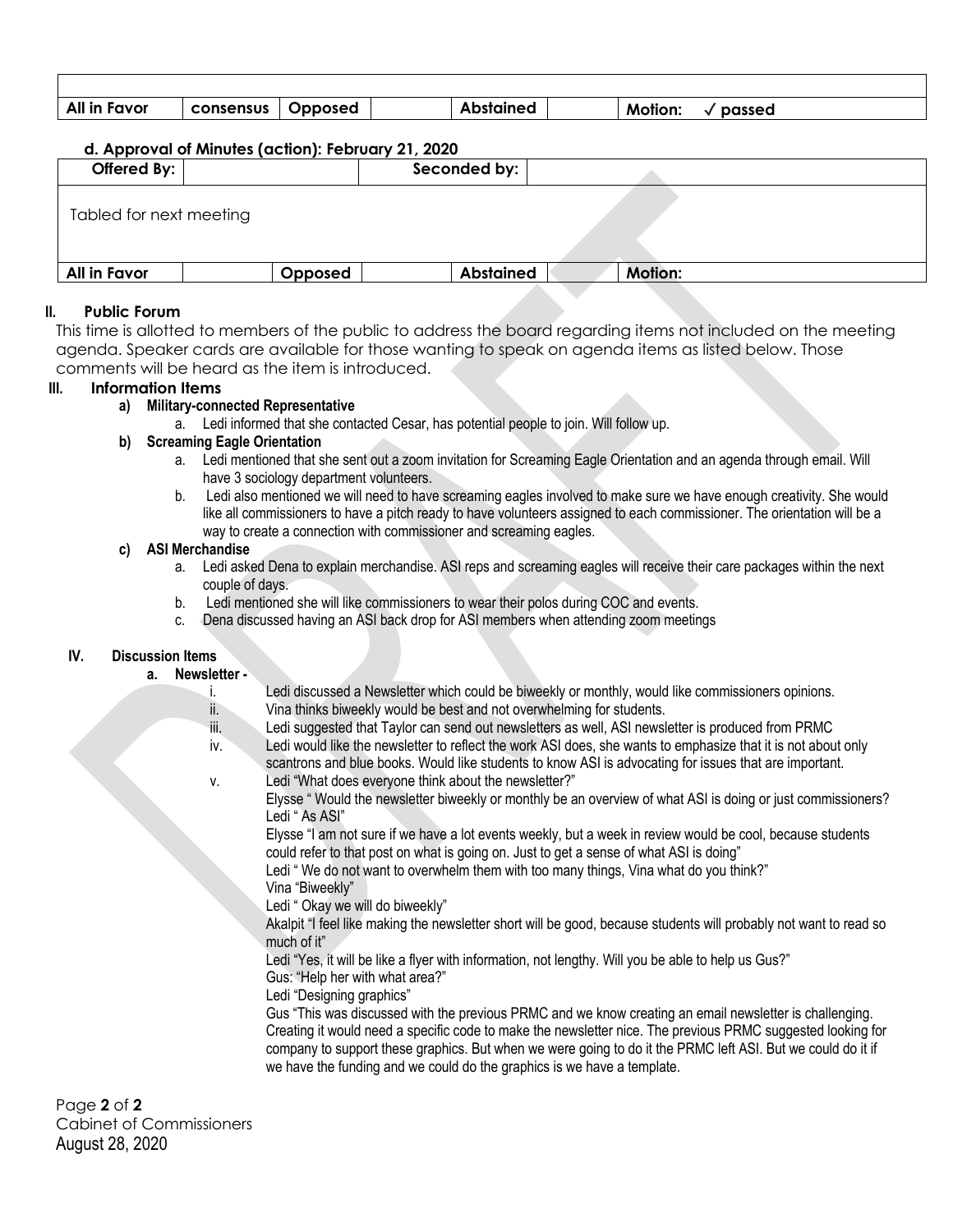Ledi "How much would the mail trim be?"

Gus "Let me get back to you on that, if you want continue the meeting"

Ledi "I will let Vina follow up on that, because the budget will be used more. The focus will be the promotion of ASI and the Newsletter can help with that and become a tradition."

- vi. Ledi would like Vina to follow up with Gus on a program to create newsletter
- vii. Dena is wondering if the mail trim would be for all ASI to use, for now it will be used under PRMC because she promotes all ASI
- viii. Ledi suggests that Taylor will be able to use the mail trim for housing students

#### **b. Environmental Policy Committee**

- i. Ledi discussed recommendation for EPC and would like Hannah to take lead on speaking
- ii. Hannah "We have one applicant, but I was not able to attend BOD"
	- Ledi "He was appointed"

Hannah " I saw another applicant but she ,ight of made a mistake when applying so waiting to hear back. I met with the edible garden club and speakers on an event on October 16, talking about composting and have a raffle for students. I am working on the proposal for that. How so do I request graphics?"

Ledi : You need to do it two weeks in advance"

Gus "Yes, you have time but please try submitting soon"

Ledi "What prizes are you planning to raffle?"

Hannah " Gift cards maybe \$20 - \$30"

Ledi "We will need to discuss that with Dena but do you know the student who applied? It might of not gone through the deadline"

Hannah " Kristien"

Dena " What I am doing to not lose anything, therefore I am sending them out before the BOD, Friday 5pm, this is because we do not want to loose the info"

Ledi "Let her know she will be appointed next BOD"

Dena " We have a special BOD but we will not make appointments during that time, instead we are auditing something, let her know the BOD is special"

iii. Ledi discussed that if commissioners are active on ASI, if they could share on their stories, would like commissioner to follow ASI and @Csulaepc

iv. Ledi mentioned that students get a \$25 stipend if they are a part of the committee per each meeting attended

#### **c. Housing and Residence Life Events**

- i. Ledi would like to hear some ideas on events for students in housing and would also like to hear from commissioners.
- ii. Hannah discusses ideas for events in housing

Hannah "Introduce ASI housing, let residents know what ASI does and how ASI advocates for students. It would be a Meet and greet with a raffle. I think they have a lot of concerns and they just need to know who to talk to when expressing their voice. Does anyone have suggestions?"

Dena "How many do we have in housing?"

Hannah "About 80"

Dena " I heard 66, I am thinking mental health, everyone has their own space"

Hannah "Yes an entire apartment"

Dena "Most of us working remote right now, not communicating with family. They are alone, we would let them know ASI is there for them. Do we have email addresses of residents, Ledi?

Hannah "Yes I have them all, that was my next topic. We want to create a community; we promote all programs as a whole. I was hoping to do a healing circle, because having a whole apartment is kind of lonely. I want to create a community and ask them what might make them feel more involved or what will help them. I want them to network through ASI opportunities."

iii. Ledi suggests a movie night event with a pajama party.

Dena "This is great idea we could do Door dash, would have to be an event, have a meet and greet of housing reps, but maybe not a pajama party"

Ledi "They will have to RSVP for the event"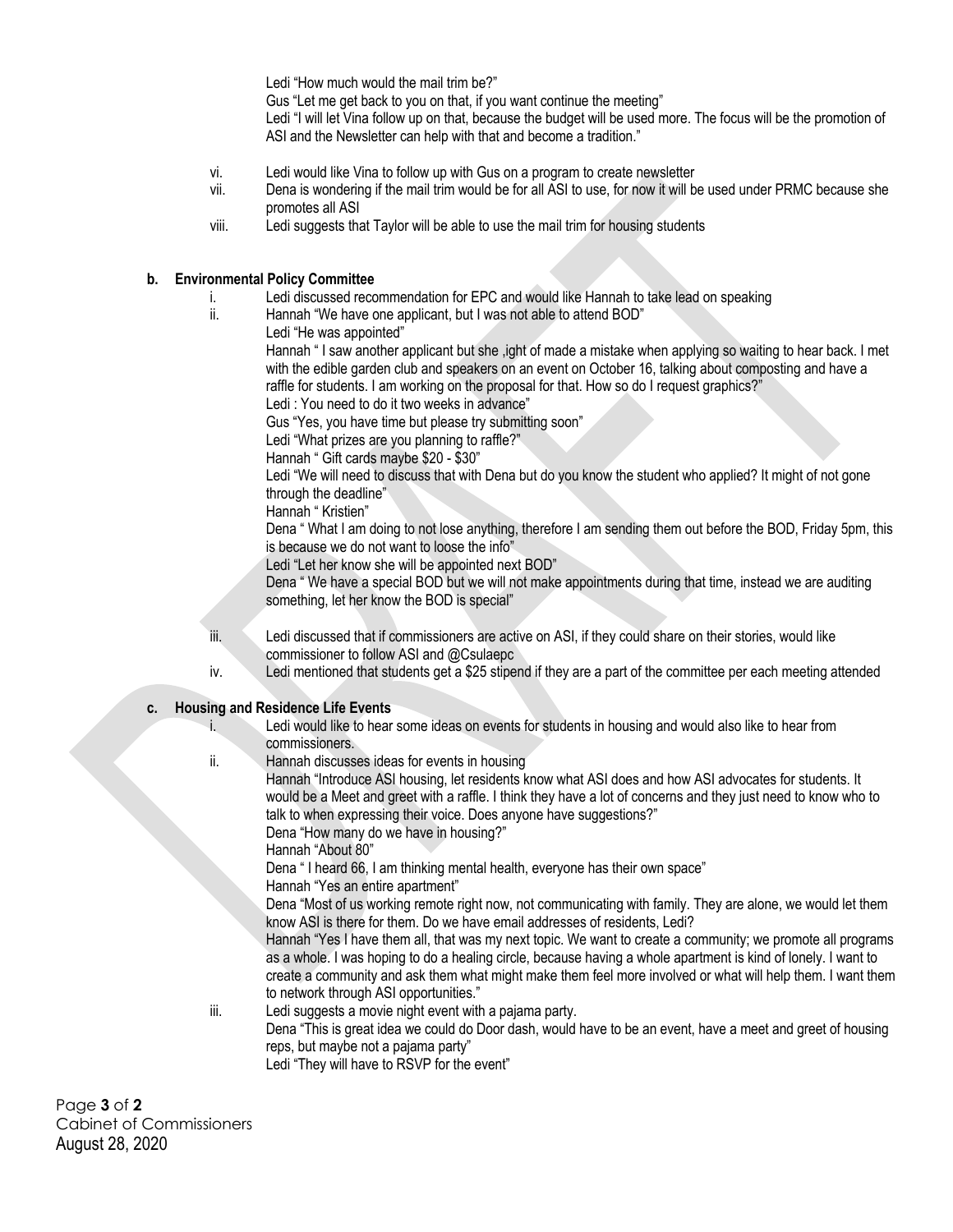Dena "Maybe we could get a banner for a student in housing"

Hannah "I think it will help with initiatives on getting students to participate"

Dena "Tell me the prizes you want and create a sign-up sheet to work with the prizes"

- iv. Ledi suggest promotion of golden eagle tournament to have a housing team in there because of the prizes they can win and involvement
- v. Gus discussed an ASI calendar events soon to be sent out
- vi. Hannah believes that this flyer will help her inform the residents
- vii. Akalpit suggested having physical flyers
- viii. Gus suggested sharing a flyer through group me
- ix. Vina suggested using money from budget to print papers out because it is a bit more personal. Suggests a detailed plan on each event to know how to support Hannah

#### **d. Event Prizes –**

- i. Ledi discussed guidelines for distribution of prizes
- ii. Ledi and Dena made a prize sheet, Ledi wants to make sure you get all their information and add any columns if needed. Ledi would like commissioners to send a copy of the prize sheet to Dena and have commissioners to keep all records
- iii. Ledi mentioned to be cautiones of budget
- iv. Ledi mentioned that you need to fill out an evaluation form
- v. Ledi would like commissioners to create a google form version of the evaluation form, this will create an analytic
- vi. Dena suggested to have Anna review the evaluation forms
- vii. Ledi would like commissioners to collect evaluation from students and also a post evaluation forms every after event
- viii. Ledi would like commissioners to keep records to add to transition folder

#### **V.** Reports:

- **a. ASI Vice President for Administration** 
	- i. Working on looking for military connection
	- ii. Working with Dena and Gus regarding prizes
	- iii. Working with Taylor and Hannah to make sure they work on proposals

#### **b. ASI PR & Marketing Commissioner**

- i. Focused on Golden Eagle challenge event
- ii. Promoting event and contacting winners
- iii. Made a video to announce winner to have transparency
- iv. Communicating with Diana and Ledi on prize distribution
- v. Emailing winners apologizing about prize delay

#### **c. ASI Spirit Commissioner**

- i. Completed prize sheet, waiting for shirt sizes from winners, will send updated form
- **ii.** Working on evaluation list and seeing how I can improve events

#### **d. Elections & Outreach Commissioner**

- i. Working on PowerPoints to present during events
- ii. Spoke to Gus about specific highlights about elections will provide details on specific goals, so students can refer to
- iii. Sent email ASI reps but plans to re send the email

#### **e. Environmental Affairs Commissioner**

- i. Working on recuiting
- ii. Working on October 16 event
- iii. Hoping to change EPC meeting to Friday's 2pm

#### **f. Housing and Residence Life Representative**

- i. Brainstorming on events
- ii. Will soon submit proposals

#### **Adjournment: August 28, 2020**

|  | Offered By:   Brian Nquyen | Seconded by:   Taylor Henkrison |
|--|----------------------------|---------------------------------|
|  |                            |                                 |

11:04 am

Page **4** of **2** Cabinet of Commissioners August 28, 2020